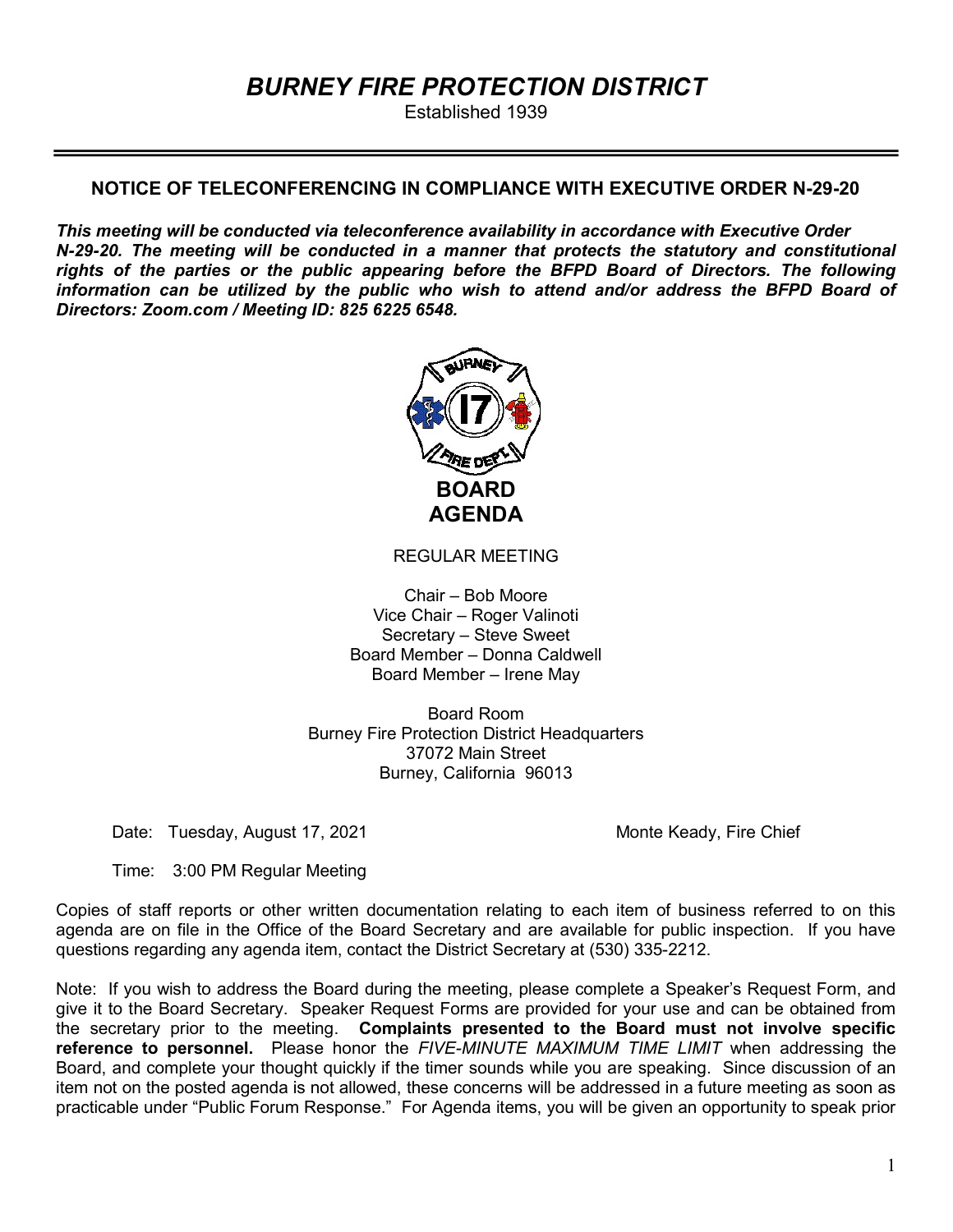to the Board completing its action. Please begin by stating your name and city of residence. If you wish to pass material to the Board, please hand it to the Board Secretary for distribution.

No boisterous conduct shall be permitted at any Board meeting. Persistence in boisterous conduct shall be grounds for summary termination, by the Chairperson, of the person's privilege of address.

No oral presentation shall include charges or complaints against any District employee, regardless of whether or not the employee is identified in the presentation by name or another reference, which tends to identify that employee. All charges or complaints against employees shall be submitted to the Board of Fire Commissioners under provisions contained in the Burney Fire Protection District Administrative Instruction. Willful disruption of any of the meetings of the Board of Fire Commissioners shall not be permitted. If the

Chairperson finds that there is, in fact, willful disruption of any meeting of the Board, he/she may order the room cleared and subsequently conduct the Board's business without the audience present except for duly accredited representatives of the news media, whom the Chairperson finds not to have participated in the disruption. After clearing the room, the Board may permit those persons, who in their opinion were not responsible for the willful disruption, to re-enter the meeting room.

#### BURNEY FIRE PROTECTION DISTRICT Board of Fire Commissioners Tuesday, August 17, 2021 3:00 PM Regular Meeting

### **OPEN SESSION**

### 1. MEETING CALLED TO ORDER

Chair Moore

### 2. FLAG SALUTE

Chair Moore

### 3. ROLL CALL

Bob Moore Roger Valinoti Steve Sweet Donna Caldwell Irene May

### 4. AGENDA APPROVAL

### 5. ANNOUNCEMENTS

None.

### 6. PRESENTATIONS

None.